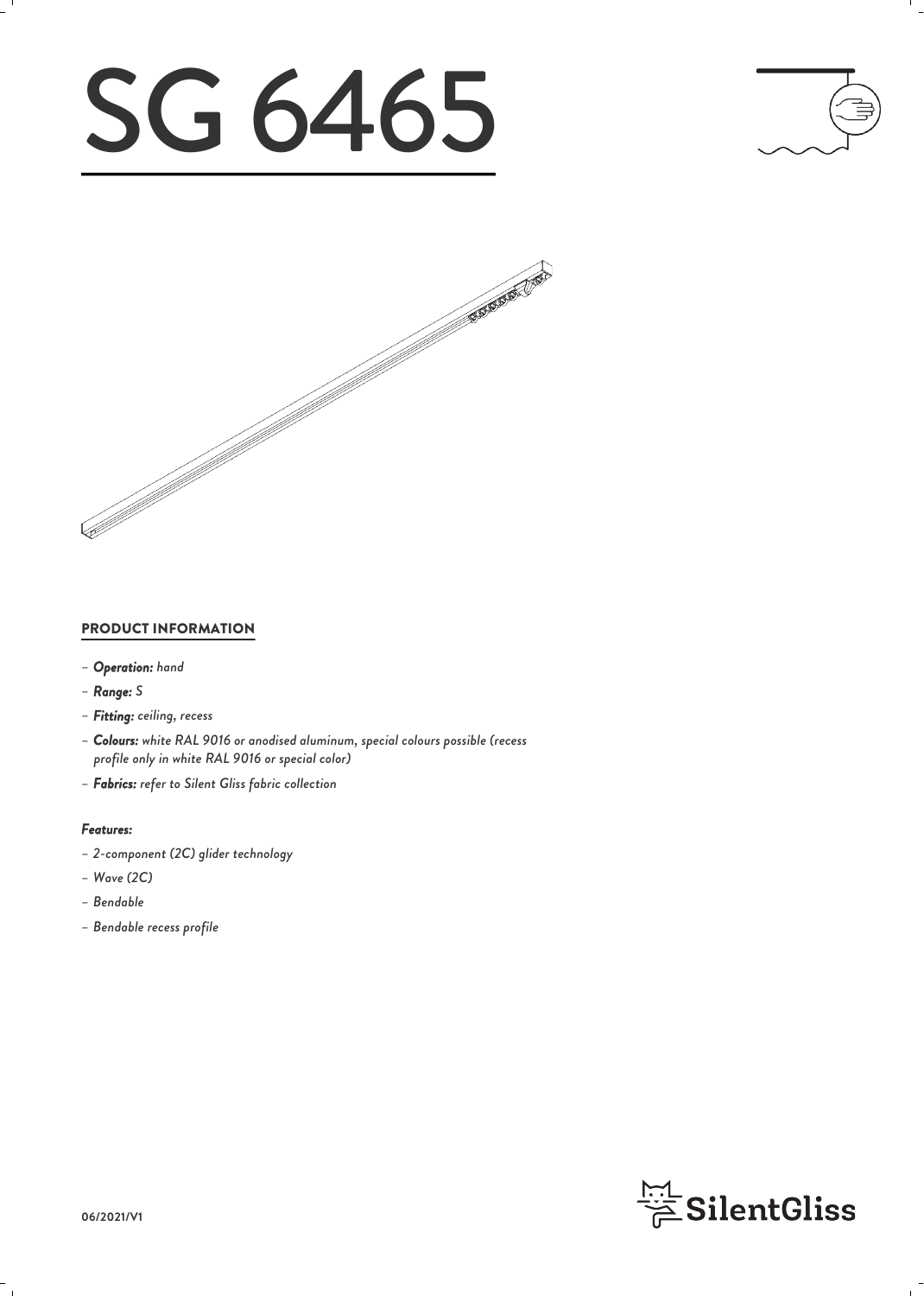# SYSTEM SPECIFICATIONS



### **C. SPECIFICATION** EN

#### *EN*

*Silent Gliss SG 6465 Hand Drawn Curtain Track System. Comprises aluminium profile SG 6466 supplied made to measure in silver anodised or white powder coated, alternatively a specified RAL colour. SG 11130 at 14/m, 2 end covers SG 6471 and* TEXT *2 SG 6065 stops. Top fixed with brackets. Recess profile SG 11231 is optional. SG 3060 at max. 300 mm centres. Silent Gliss Wave option is available.*

#### *SV*

*Silent Gliss SG 6465 handdragssystem. Består av aluminiumprofil SG 6466 i specificerad längd i vitlack, alu natur eller angiven RAL färg.*

*14 st SG 11300 SILENT TRACK glid per meter, 2 st SG 6471 ändskydd samt 2 st SG 6065 vridstopp per system. Kan användas med system Wave. Kan också levereras med profil för infällning SG 11231. Takmonteras med fäste SG 3060 c/c 300 mm.* 

#### *NO*

*Silent Gliss SG 6465 Manuell gardinskinne. Består av aluminiumprofil SG 6266 i spesifisert lengde, standard i hvitlakkert eller alu natur. Kan også leveres i spesifisert RAL farge. 14 stk SG 11300 SILENT TRACK glidere pr meter, 2 stk SG 6471 endelokk og 2 stk 6065 fjær pr system. Takmonteres med feste SG 3060 c/c 300 mm. Kan leveres med profil for innfelling SG 11231.*

#### *DA*

*Silent Gliss SG 6465 håndtrukket gardinskinnesystem. Består af en aluminiumprofil SG 6466 i ønsket længde, sølvanodiseret eller hvid pulverlakering, alternativt en specificeret RAL-farve. 14 stk. SG 11130 glidere pr. m og 2 stk. SG 6471 endelåg samt 2 stk. SG 6065 endestop. Loftmonteres med beslag. Kan leveres med indfældningsprofil SG 11231. SG 3060 med højst 300 mm afstand. Kan bruges med Silent Gliss Wave.*

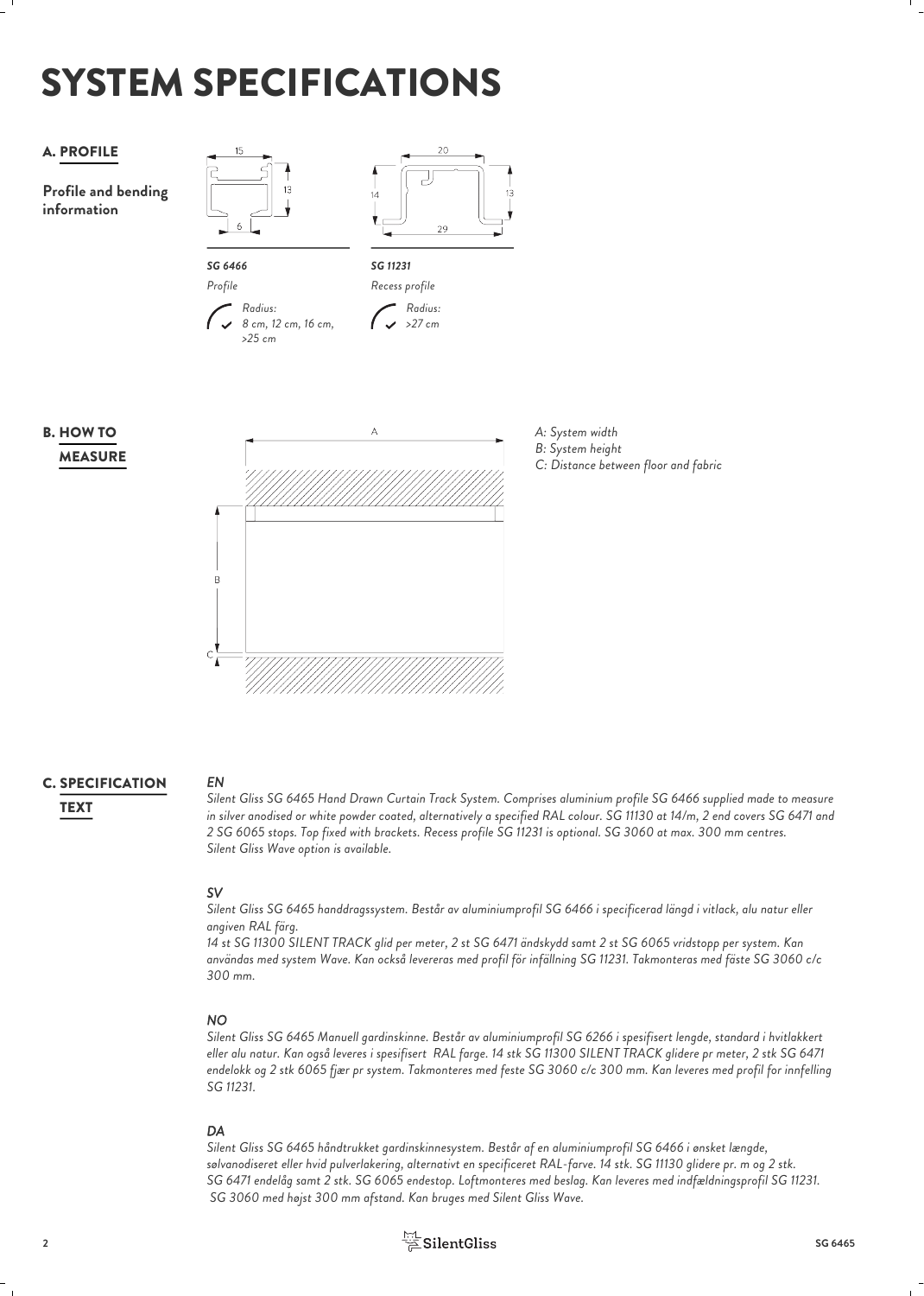## FITTING

#### INFORMATION **A. FITTING**

*For detailed fitting information, visit the Silent Gliss* FITTING *website.*



#### B. CEILING FITTING

**Clamp SG 3060**





*SG 3060 Clamp*

#### C. RECESS FITTING

**Recess profile SG 11231**



*One wedge SG 11237 per fixing point. For detailed recess fitting, visit the Silent Gliss website.*







*SG 11239 SG 11237 Recess Mask*



*Wedge*



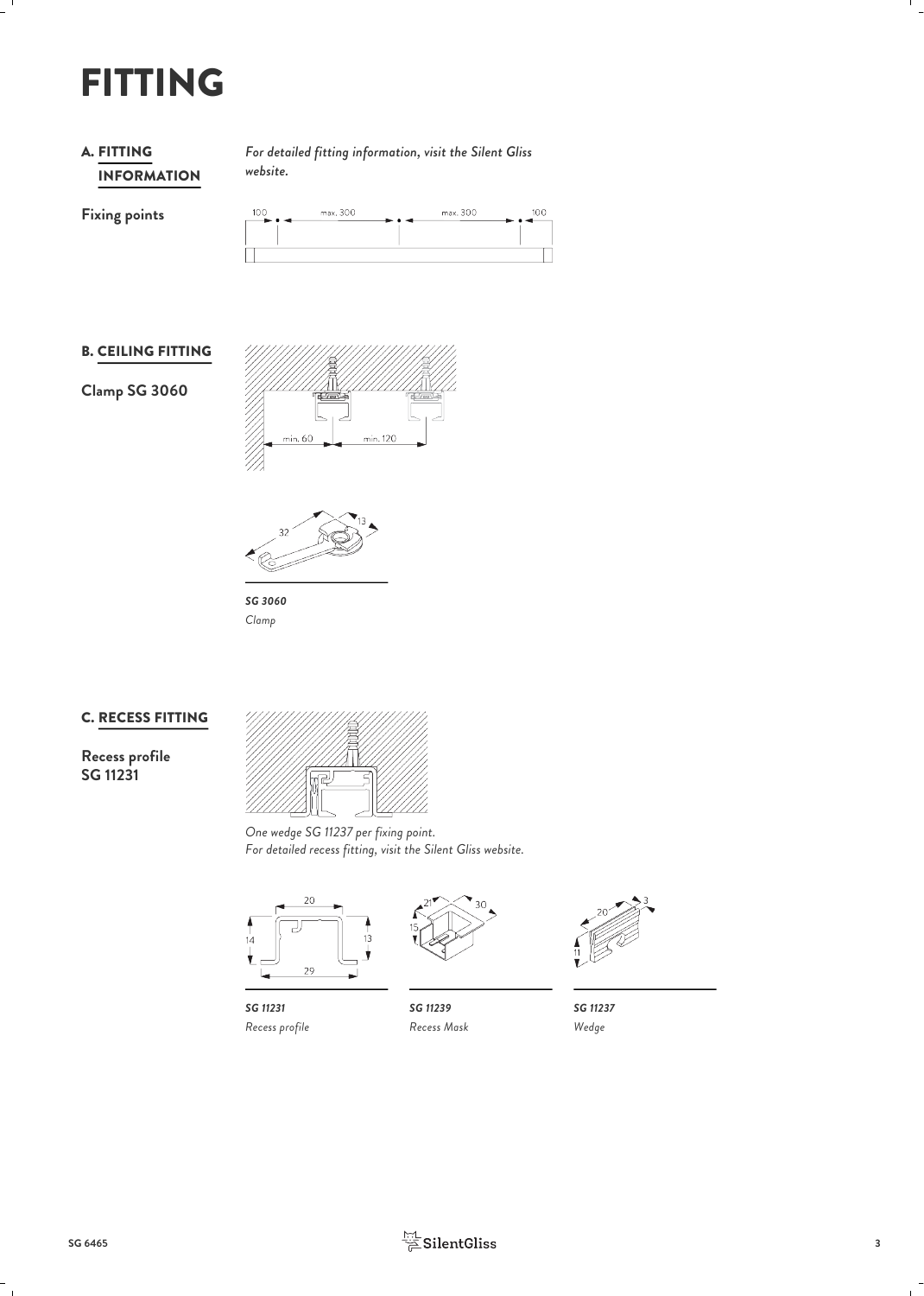## SYSTEM OPTIONS

#### A. WAVE





SG 11295

SG 11302

*Standard components:*

*– SG 11295 End stop*

*– SG 2255 Brake*

*– SG 6364 Wave extension – SG 6365 Wave hanger*

*– SG 10430-34 Draw rod*

*– SG 11302 Wave 2C glider cord 80 mm*

*Optional components (min. radius >25 cm):*

*– SG 6366 Wave carrier for draw rod*

*– SG 11303 Wave 2C glider cord 60 mm*





SG 6366



SG 10430-34 SG 11303









- 
- *– SG 6349 Wave curtain tape*
- *– SG 6363 Wave top hemming tape*
- *– SG 10075 Lead weight 50 gr/m*
- *– SG 10076 Fabric weight*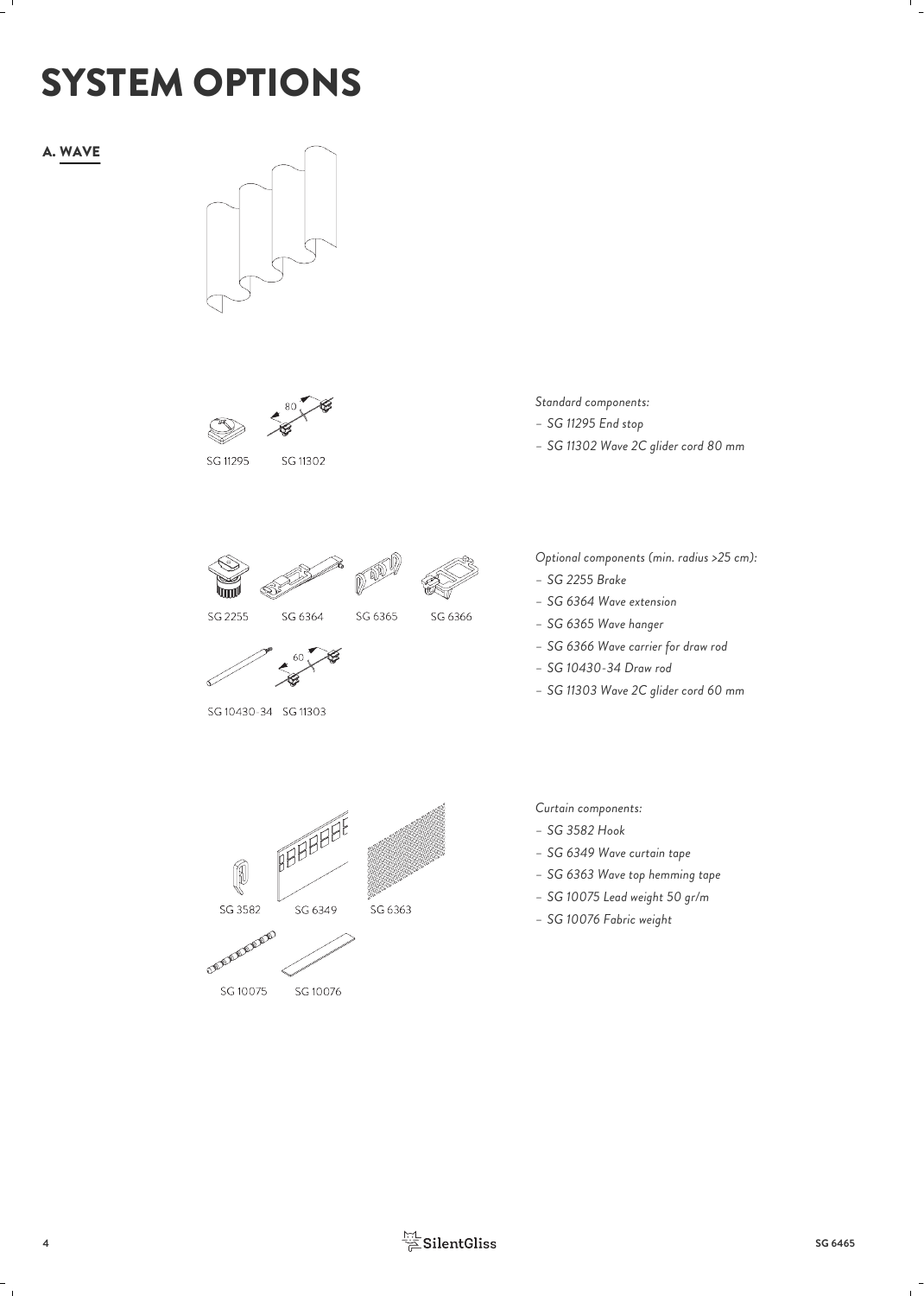Wave stack depth - 2C glider cord (standard components)



A = Stack depth  $B =$  Stack size C = Min. distance

| 2C Glider cord<br>SG 11302 | Pockets between<br>hooks | Approx. curtain<br>fullness | Stack depth | Stack size<br>$B^*$       | Min distance |
|----------------------------|--------------------------|-----------------------------|-------------|---------------------------|--------------|
| 80                         | 6                        | ~2.1                        | 140         | 180 per metre<br>of track | 90           |
| 80                         |                          | ~2.3                        | 160         | 180 per metre<br>of track | 100          |

| 2C Glider cord<br>SG 11303 | Pockets between<br>hooks | Approx. curtain<br>fullness | Stack depth | Stack size<br>$B^*$       | Min distance |
|----------------------------|--------------------------|-----------------------------|-------------|---------------------------|--------------|
| 60                         |                          | ~2.1                        | 100         | 230 per metre<br>of track | 70           |
| 60                         |                          | ~2.3                        | 120         | 230 per metre<br>of track | 80           |

*\*Stack size B when using optional extension arm increases by 150 mm per curtain stack!*

## GENERAL NOTES

#### *Dimensions*

- *– Measurements are in mm except where indicated.*
- *– Max. kg relates to fabric incl. accessories.*
- *– Stack size depends on curtain make-up and fabric thickness.*
- *– Distance between gliders max. 80 mm / distance between rollers max. 100 mm.*
- *– Recommended distance floor / fabric: 20 mm.*
- *– In order to determine system height (B), the smallest room height must be taken into account.*

#### *Fitting*

- *– Installation by qualified fitter only.*
- *– Number of brackets and fitting positions / fixing points vary depending on fitting surface, system weight, fabric make-up, screw / fixing type and obstacles.*
- *– Qualified fitter must use appropriate screws / fixings for each situation.*
- *– Profile lip if applicable to be installed to room side.*

#### *Child Safety*

- *– All relevant Silent Gliss systems correspond to child safety EN 13120.*
- *– All parties involved must comply with EN 13120.*

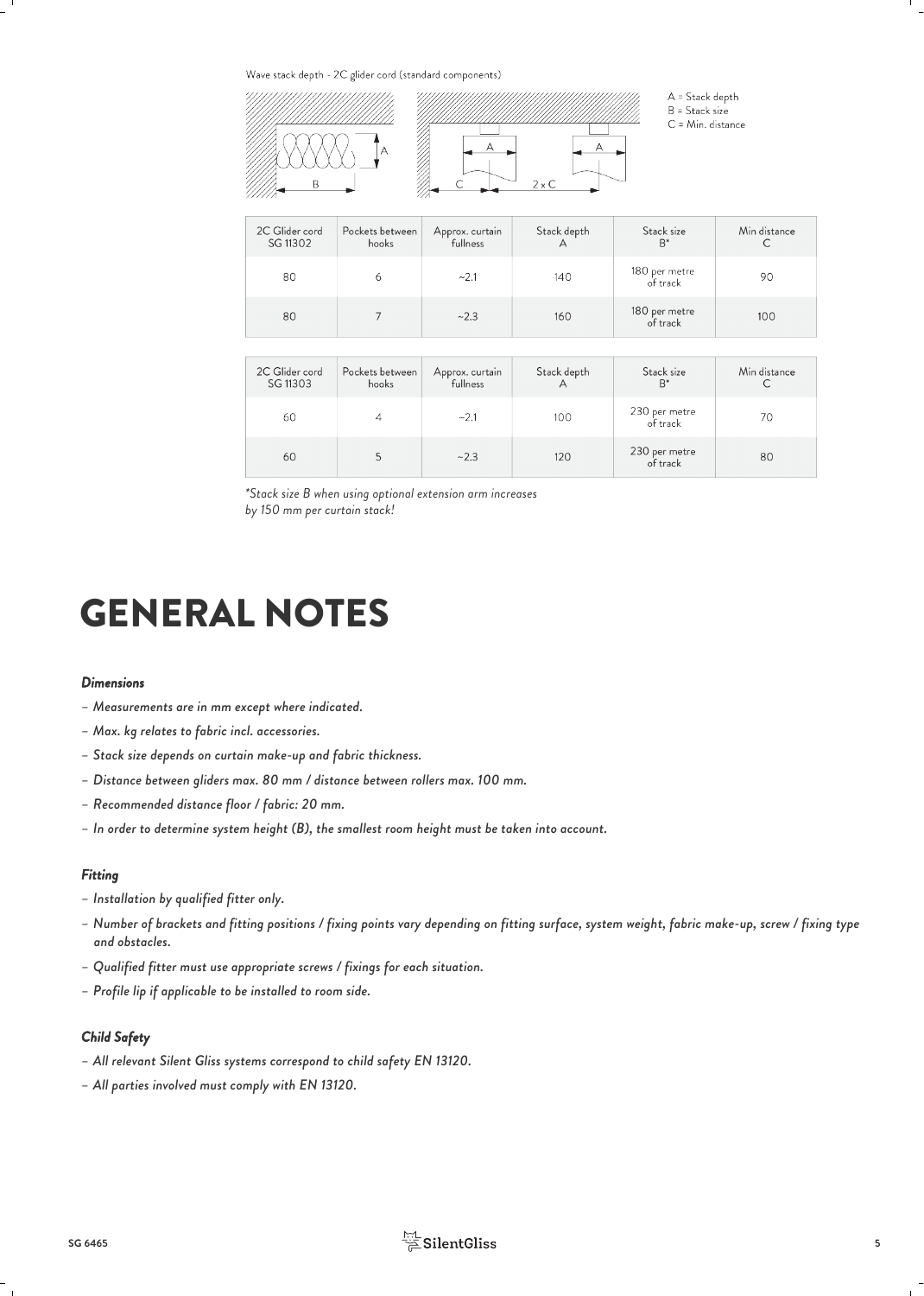# PARTS

#### A. STANDARD PARTS



*SG 3060 Clamp*

*SG 3599 Hook*

*SG 6065 End stop*





*SG 6245 Spring stop*



*SG 6466 Profile*



*SG 6471 End cover*



*SG 11300 2C glider*





*SG 3062 Connection bridge SG 3582*

*Hook*

*SG 3598 Eyelet*

*SG 6057 Glider*





*SG 6349 Wave curtain tape*

*SG 6082 Glider*

*SG 6363*



**DEBBBB** 

*SG 6364 Wave extension*



*Wave hanger*



CONTAINED BY THE REAL PROPERTY.





*SG 10430*

*Draw rod 50 cm*

*SG 10431*

*Draw rod 75 cm*





*Draw rod 125 cm*



*Draw rod 150 cm*

*SG 11231 Recess profile*

*SG 11237*



*Wedge*

*SG 11239*

*Recess Mask*

*SG 11295*

*End stop*

*SG 11301 2C glider on strip*



*SG 11302 Wave 2C glider cord 80 mm*



*Wave 2C glider cord 60 mm*



*2C glider for direct sewing*



*Wave top hemming tape*













*SG 10075 Lead weight 50 g/m*



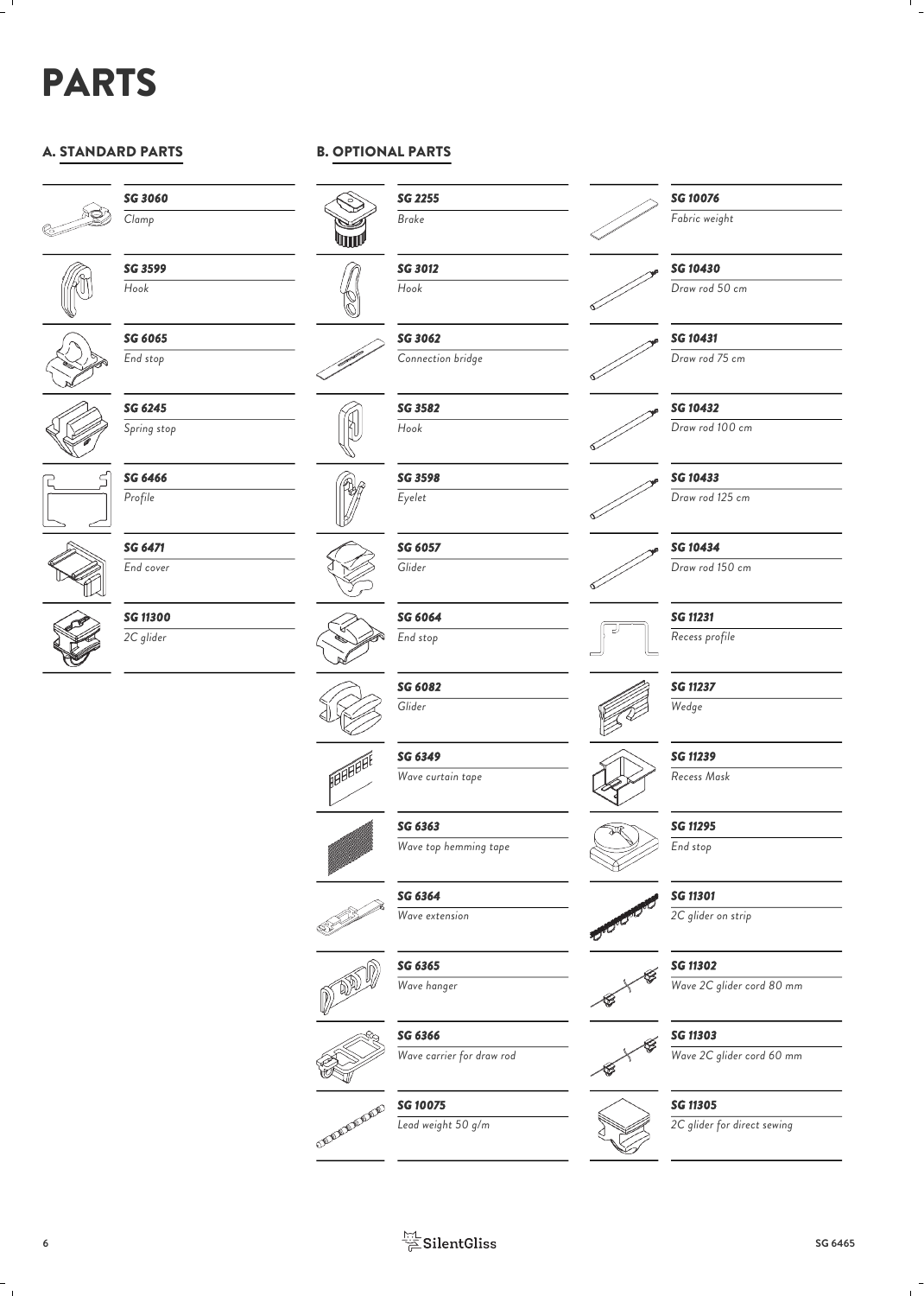